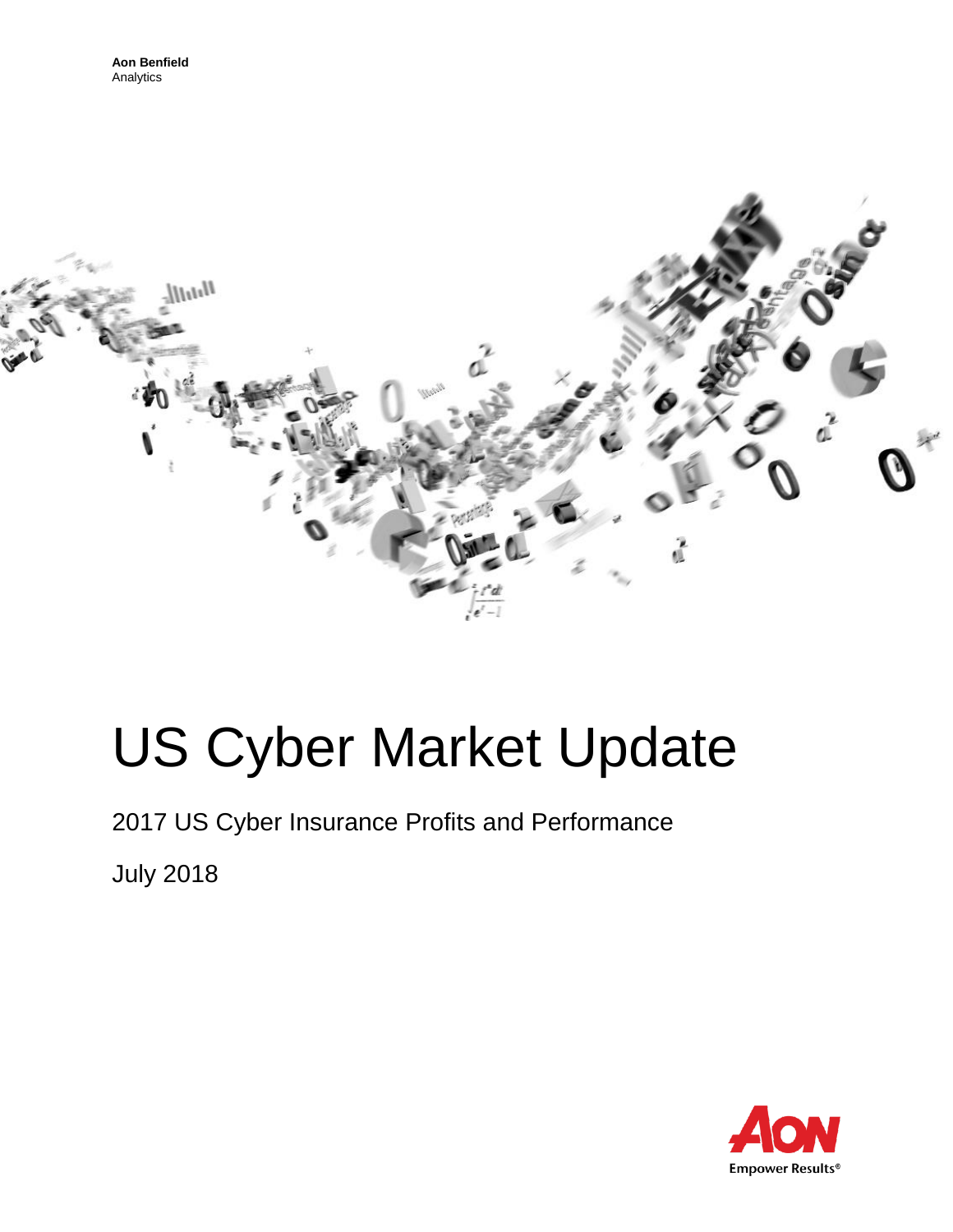# **Introduction**

WannaCry. NotPetya. Equifax. The continued explosion of ransomware. 2017 was an unprecedented year for cyber attacks. Cyber insurers found themselves responding to these events and sifting actual claims from fear, uncertainty, and doubt.

2017 is the year that cyber aggregation risk became real for many insurers. Ransomware, in particular, evolved the capability to spread instantly at the speed of connection, with a little help from the Shadow Brokers and NSA exploits. The NotPetya attack illustrated how software exploits could cause real-world disruption to the operations of multinational companies. Insurers found themselves potentially paying claims on multiple insurance lines, include property. Exploits are becoming intelligent and adaptive, powered by massive spam networks for phishing purposes. The new tactic is "infect first, then decide what to do about it." At the same time, we saw Lloyd's step up their attention to cyber risk, with the publication of papers specifically looking at the potential of systemic events primarily from common cloud service providers.

At Aon, we strive to understand how the headline-grabbing stories of 2017 actually translated into underwriting results for US cyber insurers. To that end, we are pleased to bring you the third edition of our *US Cyber Insurance Profits and Performance* study. We found that, despite the heightened worries of 2017, US cyber insurers appear to have had a very good year.

As in prior years, we draw our analysis from US NAIC statutory filings, now in their third year of reporting. Although this data set does have limitations and data quality issues (including, but not limited to, no inclusion of US business of non-US insurers and an incomplete picture of US insurers with non-US business), we aim to take its general lessons as representative of US industry experience. See the "About the Data" section at the end of this paper for a full discussion of our approach to addressing these issues.

The US cyber insurance market continues to grow. A total of 170 US insurers reported having underwritten cyber insurance in 2017. Aon has analyzed these filings and shared our key findings on the following pages. Our aim is to provide insights for insurers that currently offer cyber insurance, as well as those seeking to offer it, to provide a performance benchmark, and to give perspective on the industry experience.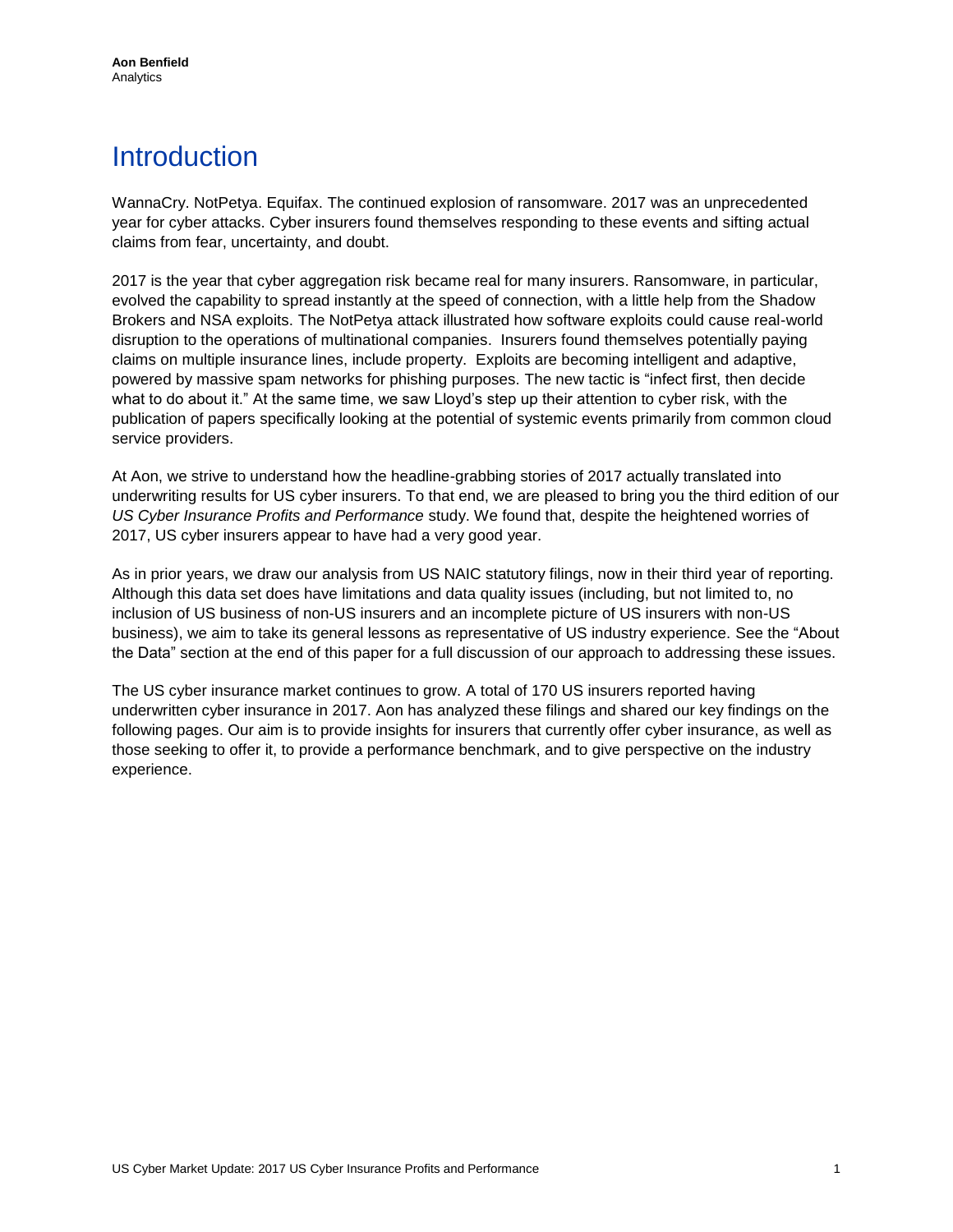# Key Findings on 2017 US Cyber Insurance Performance

### Premiums and market participation are growing

A total of 170 US insurers reported direct cyber written premium to the NAIC in 2017, up from 140 in 2016. The new market participants averaged \$140,000 in premium each. Also, note that these numbers do not include MGAs.



#### **Exhibit 1: Number of US cyber insurers | 2015 – 2017**

US cyber premiums grew to \$1.84 billion in 2017, a 37 percent increase from the prior year. Most of the growth came from package business, where premiums rose 98 percent year on year. Standalone cyber premiums grew 8 percent. We did observe that a number of insurers, including Chubb (#1 by total cyber written premium in 2017), reported decreases in standalone premiums offset by significant increases in package business. It is unclear whether the numbers in fact reflect more bundling of technology E&O and cyber risk together or simply a reclassification of policies that were previously considered standalone.



#### **Exhibit 2: US cyber direct written premiums | 2015 – 2017**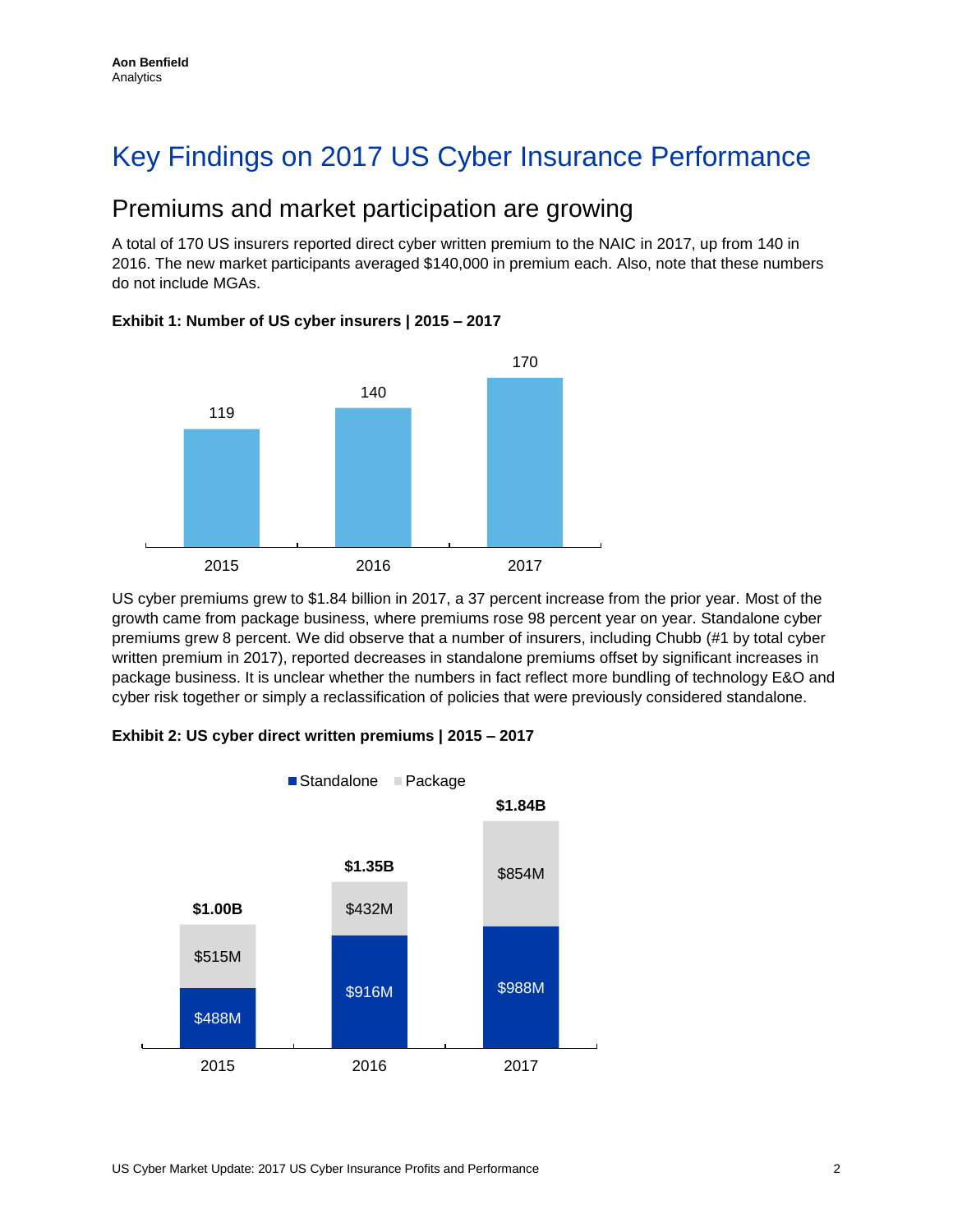### Loss ratios improved in 2017 for most insurers

By most accounts, 2017 was a very good year for US cyber insurers, despite the headlines garnered by WannaCry, NotPetya, and Equifax. The direct incurred industry loss ratio was **32.4** percent across all policies, with standalone and package business reporting 35.4 percent and 28.8 percent respectively.<sup>1</sup>





These numbers are a noticeable improvement from 2016, when the industry loss ratio was 47.6 percent. However, in 2015 and 2016, the NAIC also included adjusting and other expenses in loss ratios, whereas they did not in 2017. Adjusting and other costs averaged 1.7 loss ratio points in 2015 and 2016 – a minor component of the loss ratio but one worth noting.



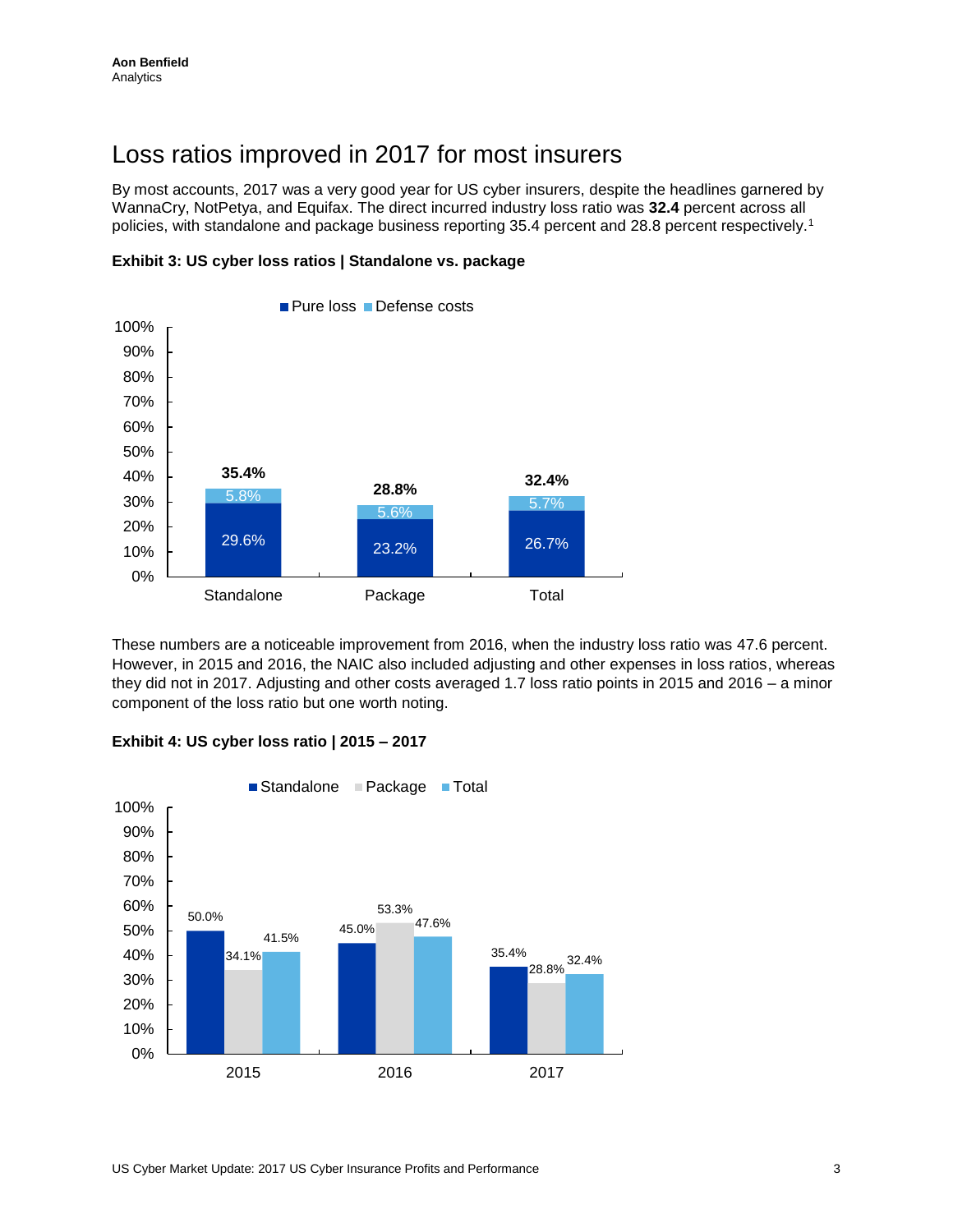We found that the 2017 loss ratio decrease was primarily due to a reduction in claim severity. The average 2017 claim size across all companies was \$56,688, down from \$90,865 in 2016. This drop in severity, combined with a modest reduction in frequency, more than offset a reduction in the average premium per policy. This drop in premium per policy reflects the shift from standalone business to package business, at lower per-policy prices. (Premium per policy increased on both a standalone and package basis, respectively.)

#### **Exhibit 5: Components of Loss Ratio Change, 2016 to 2017**



In light of the headlines that cyber attacks garnered last year, this reduced loss ratio may seem surprising. Here are several considerations that may help explain the result:

- The NAIC is collecting losses on a calendar year basis, not accident year or policy year. The 2017 numbers are impacted by changes in reserves from earlier accident years. We know of at least one large insurer whose 2017 reported results were reduced by prior year reserve releases.
- Small commercial insureds are a growing portion of the overall cyber market. Small companies purchase smaller limits, their incidents are less costly to remediate, and, according to Aon's analysis of Advisen data, small companies are less targeted on a per-company basis by cybercriminals than large companies. We have observed better loss ratios for small-medium enterprise (SME) focused insurers than the market overall. As this segment grows, it may be bringing down severity and loss ratios overall.
- Ransomware continues to grow as a favored attack method for cybercriminals. As a result, we are seeing a broad shift from attacks on large single data repositories, such as Target and Equifax, toward numerous small attacks on data in the hands of many different individuals and businesses. These small attacks have been broadly automated by cybercriminals, meaning the attacks are almost frictionless to carry out. While the take-up rate of cyber insurance is high for large US businesses, it is much lower for individuals and small businesses. As a result, the growth of ransomware is likely causing a shift toward victims who are not currently insured by the US cyber market.
- This increase in ransomware may also have implications on frequency and severity. Decreases in severity were observed in both standalone and package business. However, an increase in frequency per policy was observed in standalone business (offset overall by the shift toward package). The rise of ransomware may result in more frequent, but less severe, claims.

That said, by comparing loss ratios a different way, we received mixed messages about insurers' profitability in 2017 versus 2016. Here, we segmented insurers based on the magnitude of their loss ratio change from 2016 to 2017, looking only at writers with at least USD 5 million in direct written premium to avoid potential skewing from small premium bases. A change of at least 5 loss ratio points was selected to indicate a material change. The results appear in Exhibit 6.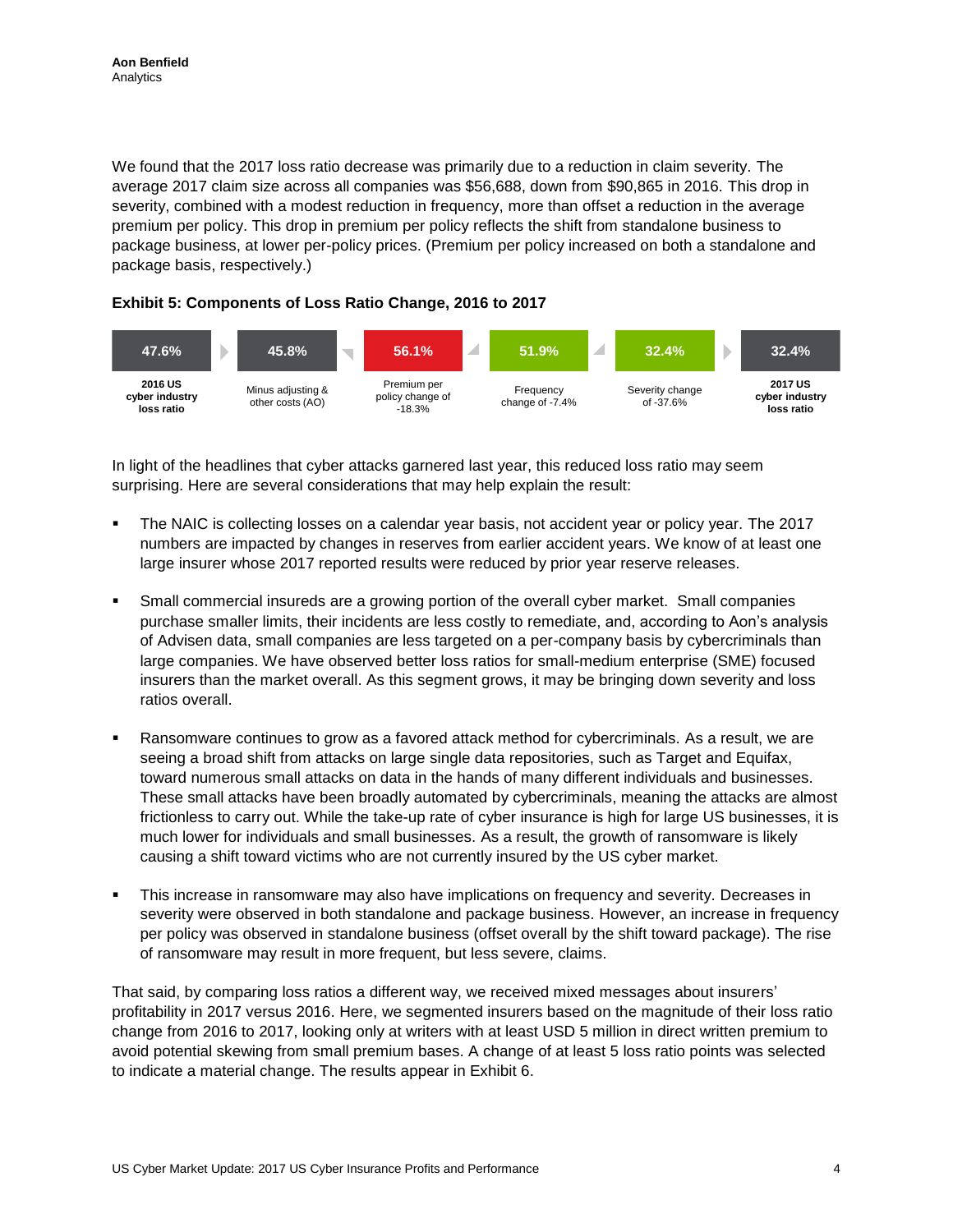#### **Exhibit 6a: US cyber loss ratios, 2016 vs. 2017 | Standalone policies**

For insurers with direct written premium greater than USD 5 million



#### **Exhibit 6b: US cyber loss ratios, 2016 vs. 2017 | All policies** For insurers with direct written premium greater than USD 5 million



These charts indicate that for standalone cyber, notably more insurers saw decreases in loss ratios than increases in loss ratios, 28 percent versus 17 percent. But when examining all cyber premiums including package, the results are mixed. On examining the data more closely it appears that all of the top 5 package cyber insurers experienced loss ratio decreases—many of them significant—but a number of smaller package insurers saw loss significant loss ratio increases. This may reflect economies of scale and the development of claims handling expertise that the largest cyber insurers have been able to develop.

Finally, we estimated the industry's cyber combined ratio for 2017, using expense ratio estimates from the Insurance Expense Exhibit.<sup>2</sup> The result appears in Exhibit 7 and further illustrates the profitability of US cyber insurance in 2017.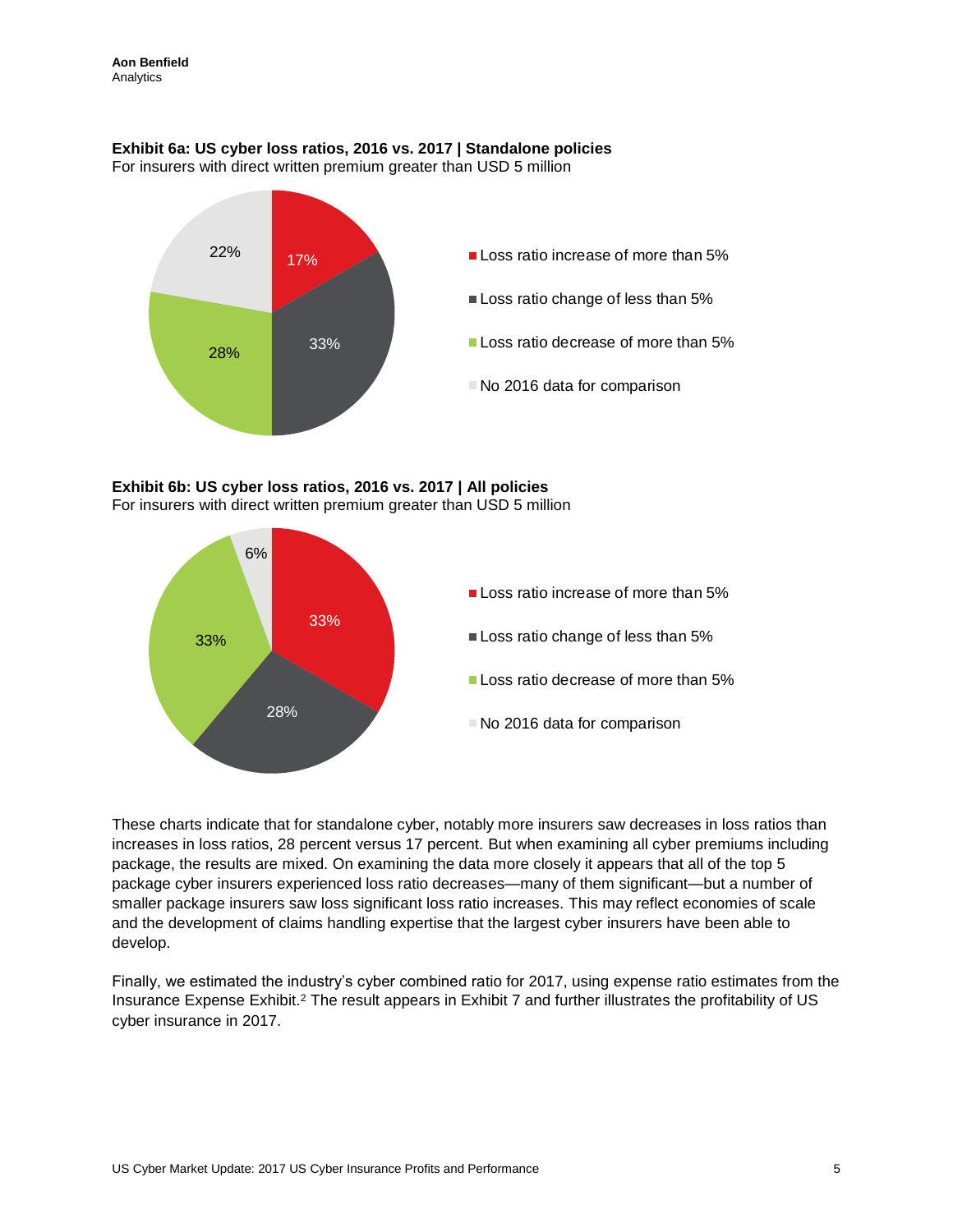

#### **Exhibit 7: Estimated 2017 US cyber combined ratios**

### Volatility increased slightly among insurers in 2017

Individual insurers saw loss ratio results both higher and lower than the average of 32.4 percent – some notably so. Among underwriters with at least USD 5 million in direct written premium, loss ratios ranged from zero percent at the low end to 223.7 percent at the high end.

The coefficient of variation (CV) of insurer loss ratios – defined as the standard deviation divided by the mean – rose modestly in 2017.

#### **Exhibit 8: Coefficient of variation of direct loss ratio by year**

| Calendar Year > USD 5M | <b>Insurers with</b> | <b>Insurers with</b><br>$>$ USD 50M |
|------------------------|----------------------|-------------------------------------|
| 2016                   | 104.3%               | 55.9%                               |
| 2017                   | $116.1\%$            | 58.7%                               |

A single outlier can significantly influence these volatility metrics. To look at the data a different way, we also look at the percentile distribution of loss ratios for insurers. The table below shows the range among insurers with more than USD 5 million in written premium.

#### **Exhibit 9: Cyber insurance loss ratio percentiles by year**

| <b>Calendar Year</b> | 5th Pctl | 25th Pctl | Median | 75th Pctl | 95th Pctl |
|----------------------|----------|-----------|--------|-----------|-----------|
| 2016                 | 0.4%     | 5.3%      | 20.5%  | 51.2%     | 92.7%     |
| 2017                 | $.9\%$   | 5.4%      | 25.5%  | 45.8%     | 79.3%     |

We do see large loss ratios in the data, as seen from the 95<sup>th</sup> percentile result of 79.3 percent. Also, the median for 2017 is higher than for 2016, 25.5 percent versus 20.5 percent.

For insurers providing cyber insurance, these results illustrate the potential for both good *and* extremely bad underwriting outcomes and underscore the importance of managing limits. It appears that most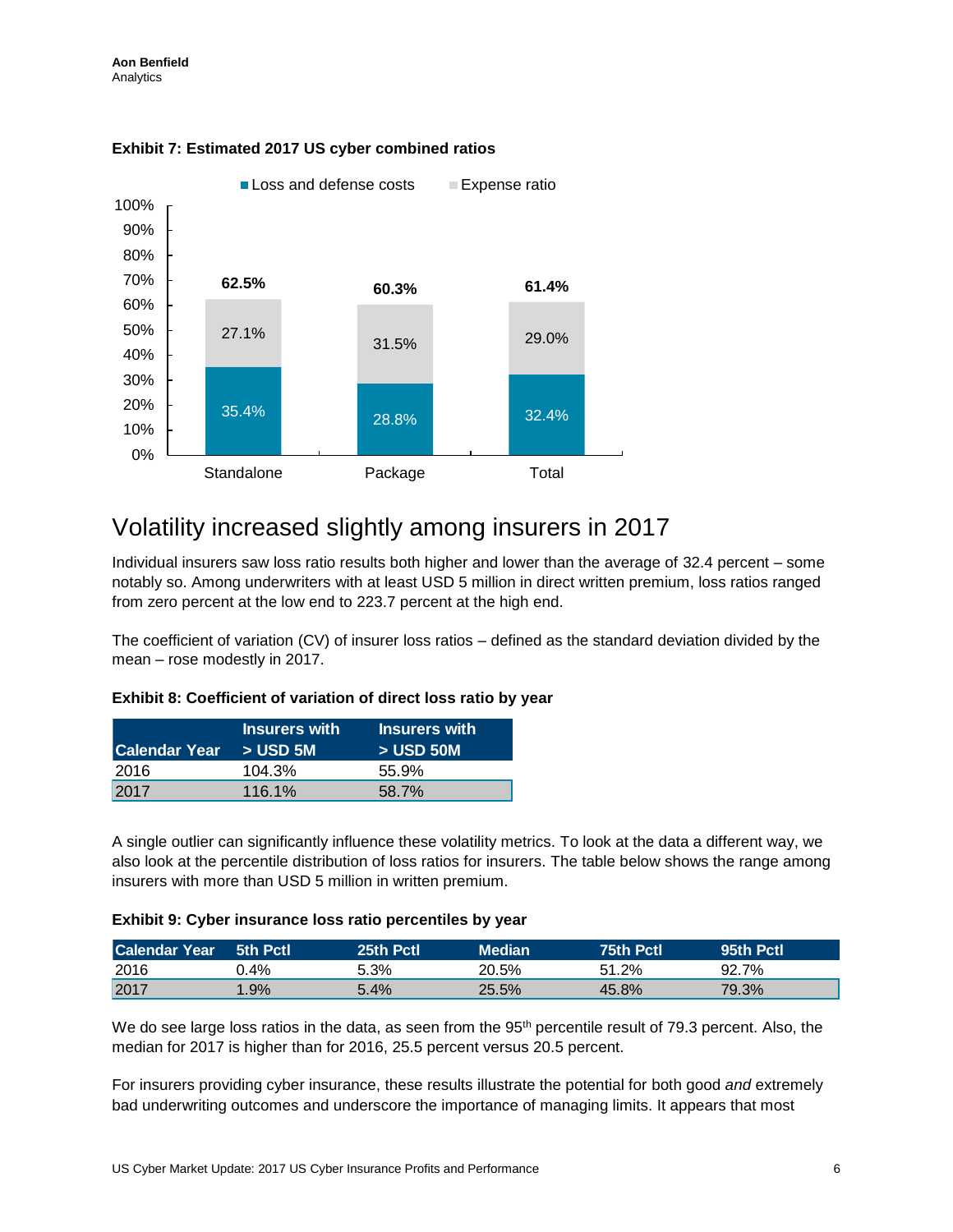insurers were minimally affected by the events that grabbed headlines in 2017. We note that WannaCry and NotPetya primarily affected companies outside the US.

## First party claims predominate

In 2017, claims against first party coverage outnumbered third party claims, accounting for two-thirds of all claims. For standalone policies, first party claims made up 59 percent of the total, while for package policies, first party was 72 percent of the total. The claim results are summarized below.

#### **Exhibit 10: US 2017 cyber claims**

Total Claims: 9,224 Total First Party Claims: 6,144 | Total Third Party Claims: 3,080



This is consistent with what we hear from conversations with our clients, with first party claim costs accounting for most of what insurers are paying.

Claims rates were significantly higher for standalone business. Cyber claims occur at a rate of 3.9 per 100 standalone policies, versus a rate of 0.2 per 100 package policies. Remember that "package" business may vary in meaning for different insurers, ranging from cyber endorsements on small commercial or BOP policies to large cyber / technology E&O blended policies.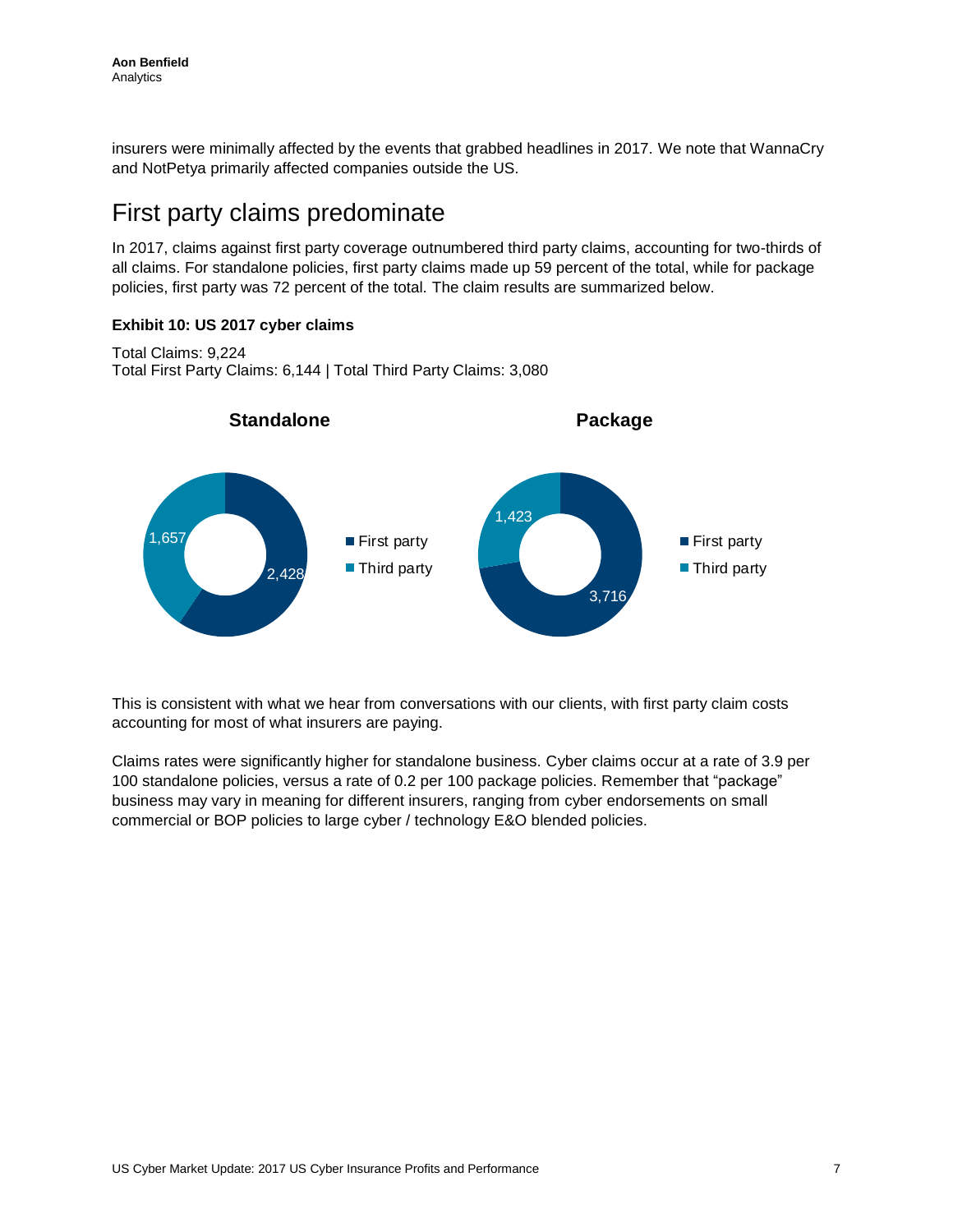# Premiums are growing and the field is widening

In 2017, US cyber premiums grew approximately 37 percent year on year to USD 1.84 billion.

As we expected to see, a growing number of insurers participated in the US cyber market in 2017, reducing the market share held by the largest players. In total, 170 insurers reported writing some cyber premiums in 2017, with 37 insurers writing premium in 2017 that did not in 2016. 79 insurers wrote more than USD 1 million and 36 wrote more than USD 5 million. All these numbers are higher than in 2016. The largest growth occurred among insurers with less than USD 1 million in premium. These were mainly writers of package business, which contributed to the observed growth of package premium in the market.

The top five cyber insurers accounted for 51 percent of direct written premiums, down from 52 percent last year, and the top 10 accounted for 69 percent versus 73 percent last year. By way of comparison, the top 10 writers of other liability claims made insurance account for 57 percent of premium and the top 10 in commercial multi-peril account for 44 percent of premium.<sup>3</sup> The US cyber market is still relatively concentrated, but less than before due to the participation of new entrants.

The charts below illustrate the distribution of cyber premium.



#### **Exhibit 11: US 2017 cyber premium distribution by size rank Total premium reported: USD 1.84 billion**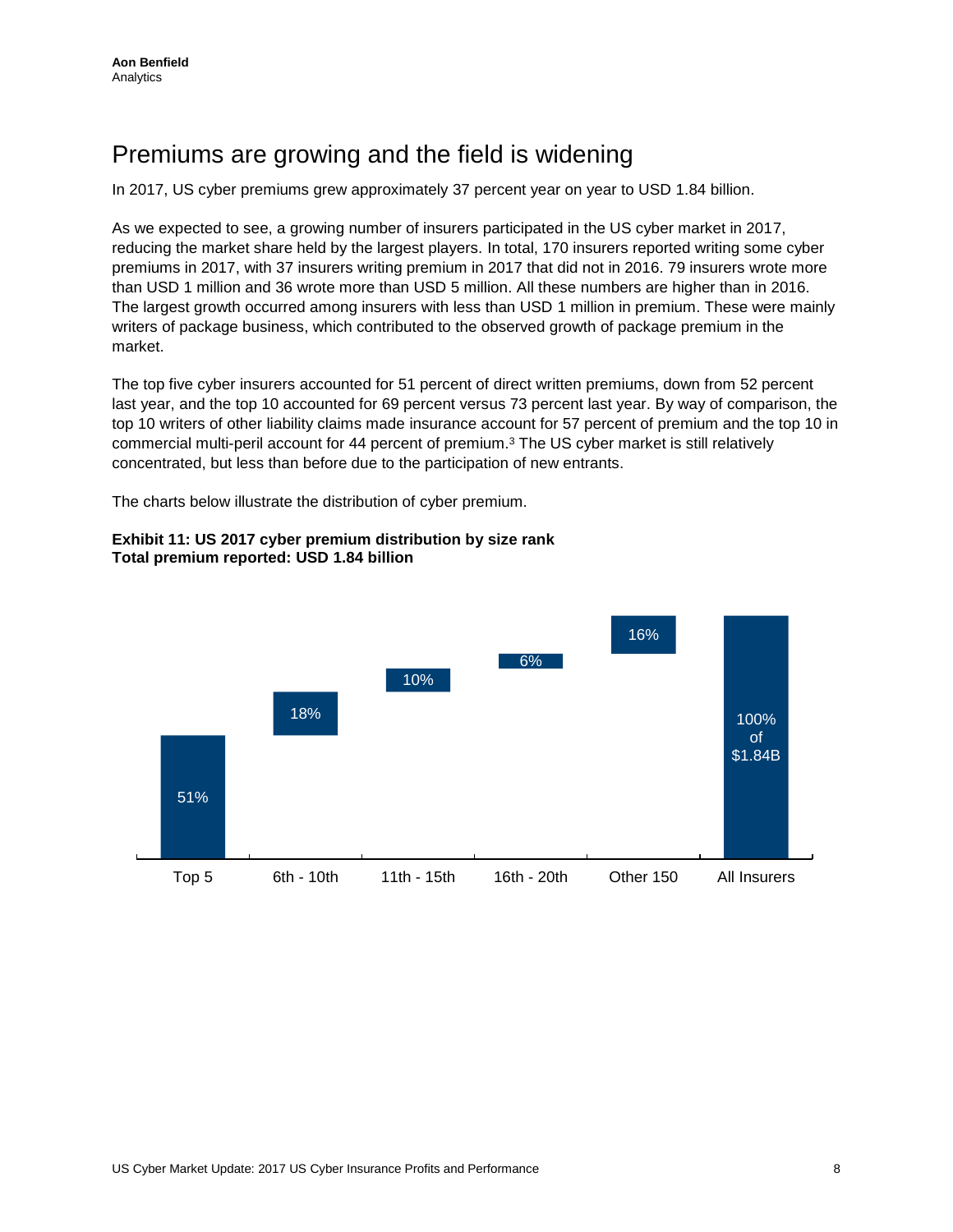

#### **Exhibit 12: Number of US cyber insurers by direct written premium**

## About the Data

The NAIC supplement requests insurers to report on several kinds of coverage:

- **Standalone cyber insurance policies**
- Cyber insurance that is part of a package policy
- **Standalone identity theft insurance policies**
- Identity theft insurance that is part of a package policy

For our analysis, we have focused on the cyber insurance coverages, both standalone and package.

For this year's study, the data was extracted on June 4, 2018.

We looked to extract as many insights from the supplement data as possible, but have some concerns about the completeness and quality of the reported information. We suggest reading this briefing not as commentary about the US cyber industry per se but rather as commentary about *this particular dataset*. We have commented on anomalies in the data where we are able to identify and adjust for them. We discuss a few specific data issues on the next page.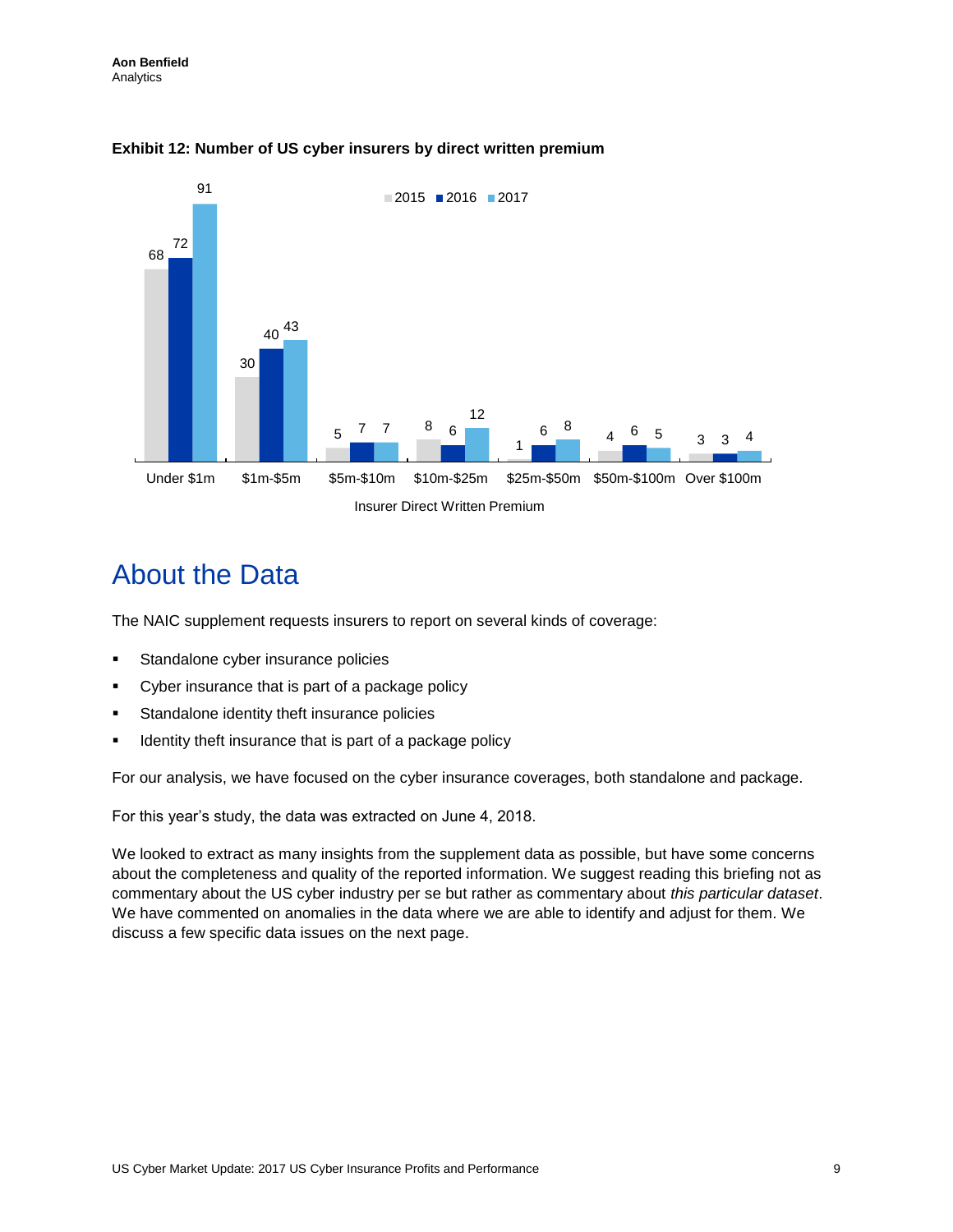## Premium completeness

Our analysis suggests that the data reported to the NAIC is only a partial picture of the US cyber insurance market. London and Bermuda insurers also provide coverage for US risks, and those premiums are not reflected in this data. The NAIC data represents a sizable portion of the US market but is not comprehensive. Additionally, the NAIC data not reflect the entirety of the performance of US insurers that write internationally.

### Issues with package policies

The treatment of cyber package policies creates several issues worth noting, particularly when comparing results against standalone policies:

- Premiums for the "cyber" portion of package policies can be difficult to break out. About 14 percent of the total package cyber premiums reported are from insurers who were unable to quantify the amounts exactly and instead used estimation techniques.
- Losses reported for package policies do not include IBNR. The NAIC requested payments and case reserves for package policies, whereas it requested payments and total incurred amounts for standalone policies. It remains unclear whether insurers interpreted the standalone "incurred" losses to include IBNR. But the results for package business clearly do not.
- Insurers were left to interpret the meaning of "package" business for themselves. "Package" in cyber can be interpreted extremely widely, ranging from an endorsement on a small commercial or BOP policy to a large cyber / technology E&O blended policy. We see this in the policy counts for package insurers: a number have more than 100,000 policies issued, while others with fewer than 20,000 are collecting significantly more premium. Thus, the results for package business are less homogeneous than the results for standalone cyber.

# Claims data quality

Not all insurers reported cyber claim counts, and of those that did, the number of claims varied considerably. The mix between first and third party claims also varied significantly between some insurers. We analyze the data on a per-claim basis only with a measure of caution.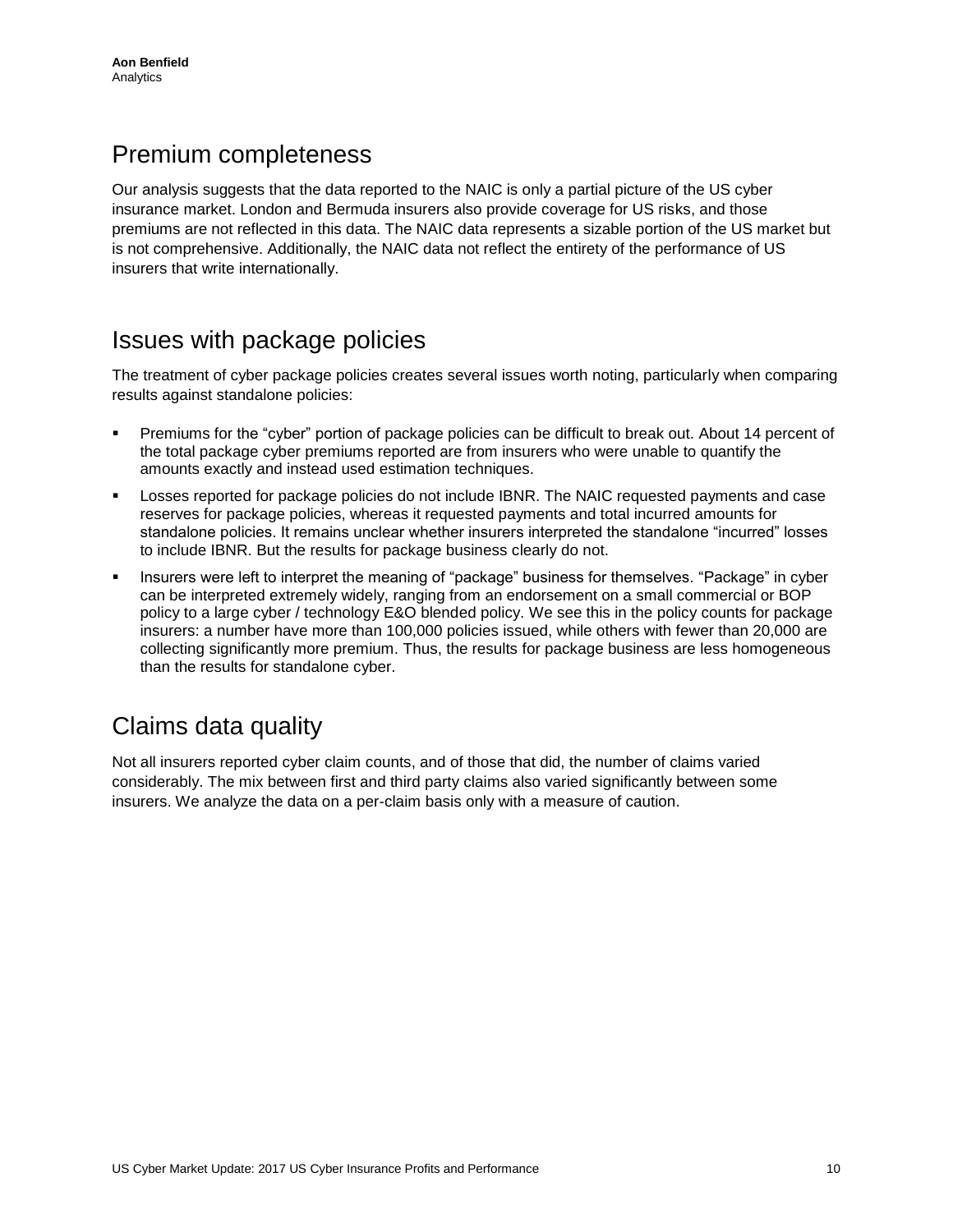# Contact Information

#### **Authors**

**Jon Laux, FCAS** Head of Cyber Analytics Aon Benfield +1 312 381 5370 [jonathan.laux@aonbenfield.com](mailto:jonathan.laux@aonbenfield.com)

**Alexa Yakely** Analyst, Cyber Practice Group Aon Benfield +1 212 441 2681 alexa.yakely@aonbenfield.com

#### **Craig Kerman, FCAS**

Director, Cyber Practice Group Aon Benfield +1 212 441 1568 [craig.kerman@aonbenfield.com](mailto:craig.kerman@aonbenfield.com)

#### **Aon Benfield Cyber Leadership**

**Catherine Mulligan** Cyber Practice Group Leader Aon Benfield +1 212 441 1018 catherine.mulligan@aonbenfield.com

#### **Luke Foord-Kelcey**

Cyber Practice Group Leader Aon Benfield +44 (0)20 7086 2067 LFK@aonbenfield.com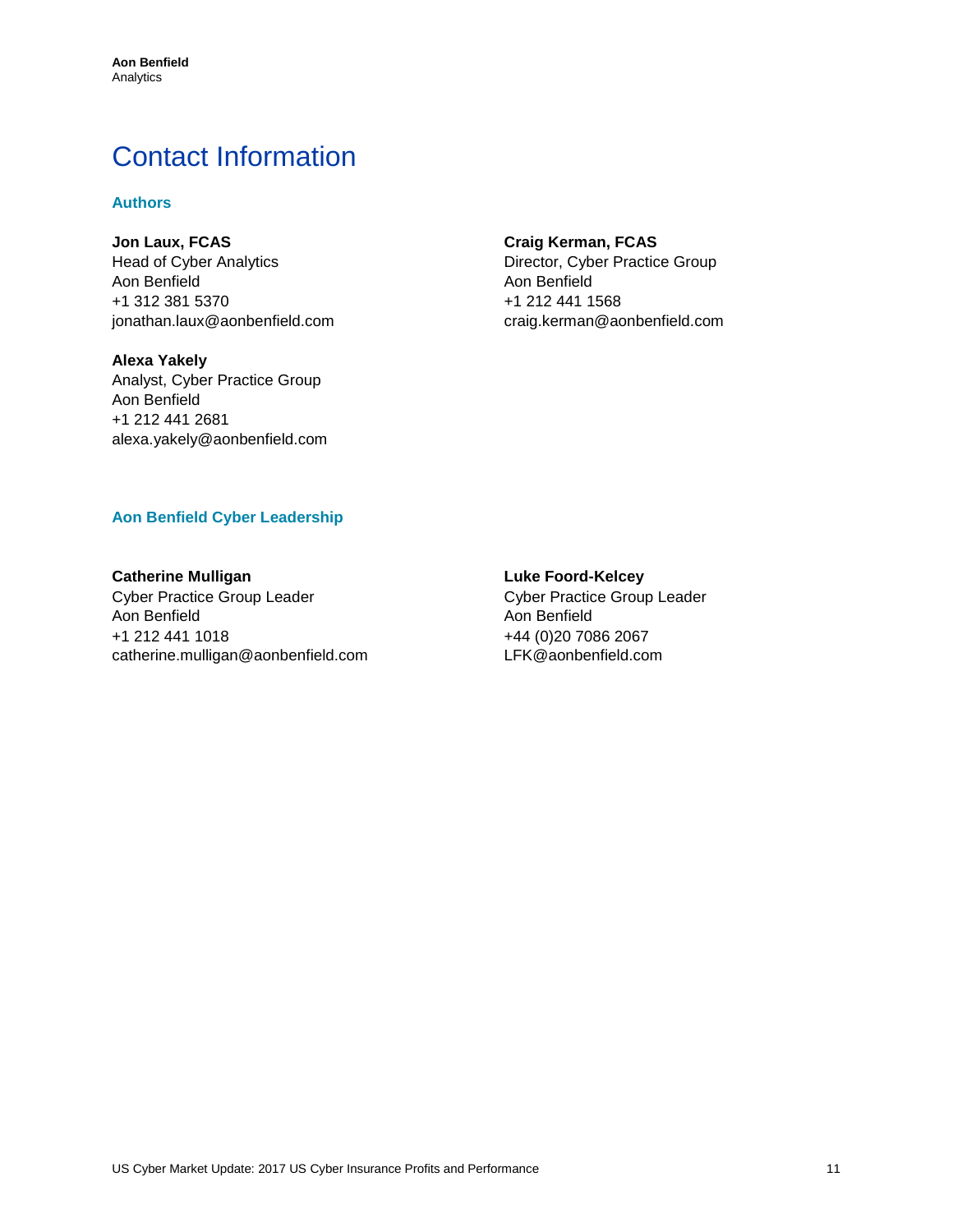# Sources:

<sup>1</sup> Company calendar-year loss ratios weighted by direct earned premium. All numbers reported to the NAIC are on a direct basis.

 $22017$  Insurance Expense Exhibit. Based on a premium-weighted average of the other liability-claims made expenses (for standalone cyber premiums) and commercial multi-peril liability expenses (for package premiums).

<sup>3</sup> Source: NAIC 2017 statutory filings, as captured in S&P Global Market Intelligence as of June 4, 2018.

# About Aon

Aon plc (NYSE:AON) is a leading global professional services firm providing a broad range of risk, retirement and health solutions. Our 50,000 colleagues in 120 countries empower results for clients by using proprietary data and analytics to deliver insights that reduce volatility and improve performance.

#### © Aon plc 2017. All rights reserved.

The information contained herein and the statements expressed are of a general nature and are not intended to address the circumstances of any particular individual or entity. Although we endeavor to provide accurate and timely information and use sources we consider reliable, there can be no guarantee that such information is accurate as of the date it is received or that it will continue to be accurate in the future. No one should act on such information without appropriate professional advice after a thorough examination of the particular situation.